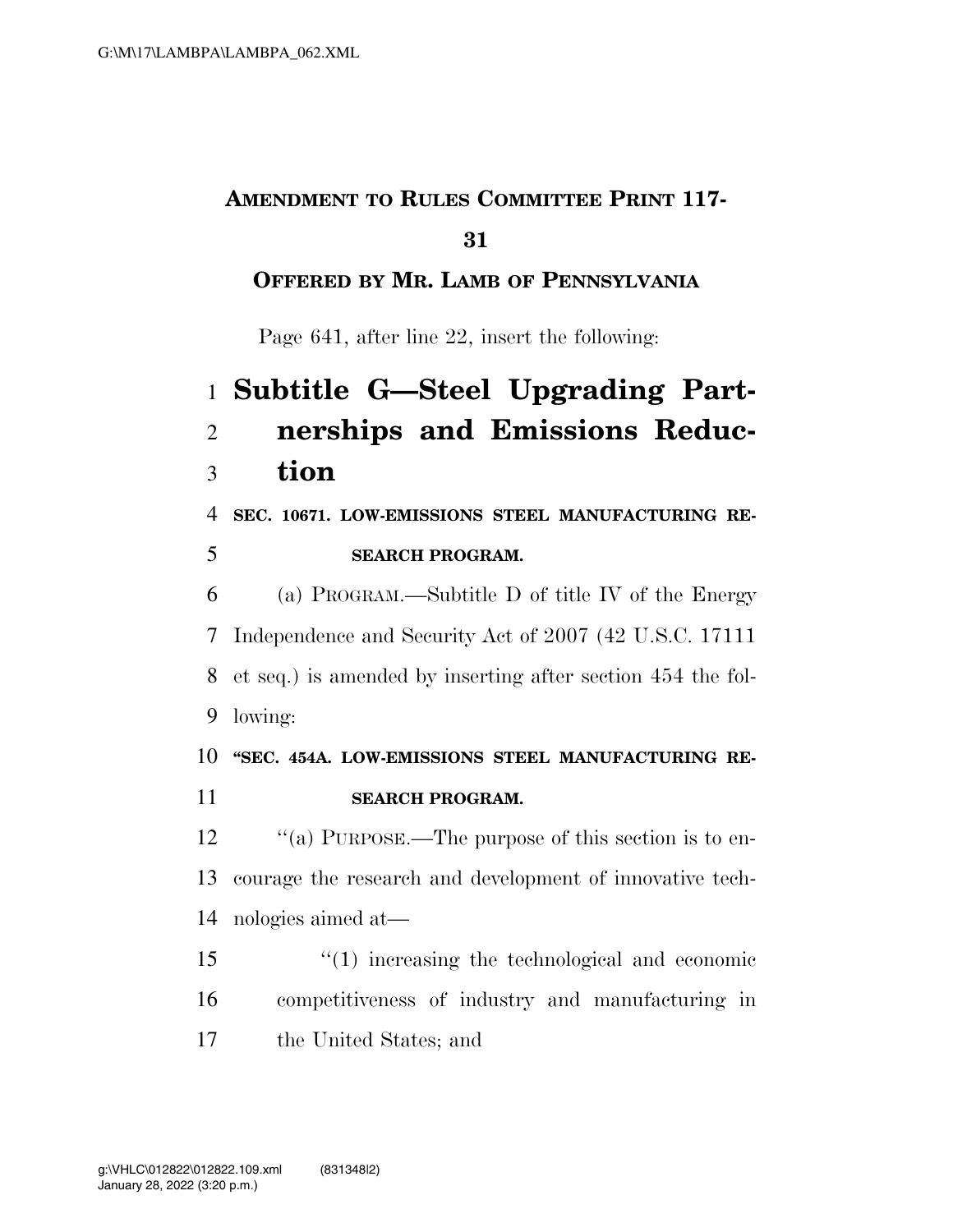| $\mathbf{1}$   | $(2)$ achieving significant net nonwater green-      |
|----------------|------------------------------------------------------|
| $\overline{2}$ | house emissions reductions in the production proc-   |
| 3              | esses for iron, steel, and steel mill products.      |
| $\overline{4}$ | "(b) DEFINITIONS.—In this section:                   |
| 5              | ``(1)<br>COMMERCIALLY<br>AVAILABLE                   |
| 6              | STEELMAKING.—The term 'commercially available        |
| 7              | steelmaking' means the current production method     |
| 8              | of iron, steel, and steel mill products.             |
| 9              | "(2) CRITICAL MATERIAL.—The term 'critical           |
| 10             | material' has the meaning given such term in section |
| 11             | 7002 of division Z of the Consolidated Appropria-    |
| 12             | tions Act, $2021$ (Public Law 116–260).              |
| 13             | "(3) CRITICAL MINERAL.—The term 'critical            |
| 14             | mineral' has the meaning given such term in section  |
| 15             | 7002 of division Z of the Consolidated Appropria-    |
| 16             | tions Act, $2021$ (Public Law 116–260).              |
| 17             | "(4) ELIGIBLE ENTITY.—The term 'eligible en-         |
| 18             | tity' means—                                         |
| 19             | $\lq\lq$ an institution of higher education;         |
| 20             | "(B) an appropriate State or Federal enti-           |
| 21             | ty, including a federally funded research and        |
| 22             | development center of the Department;                |
| 23             | $\lq\lq$ a nonprofit research institution;           |
| 24             | $\lq\lq$ (D) a private entity;                       |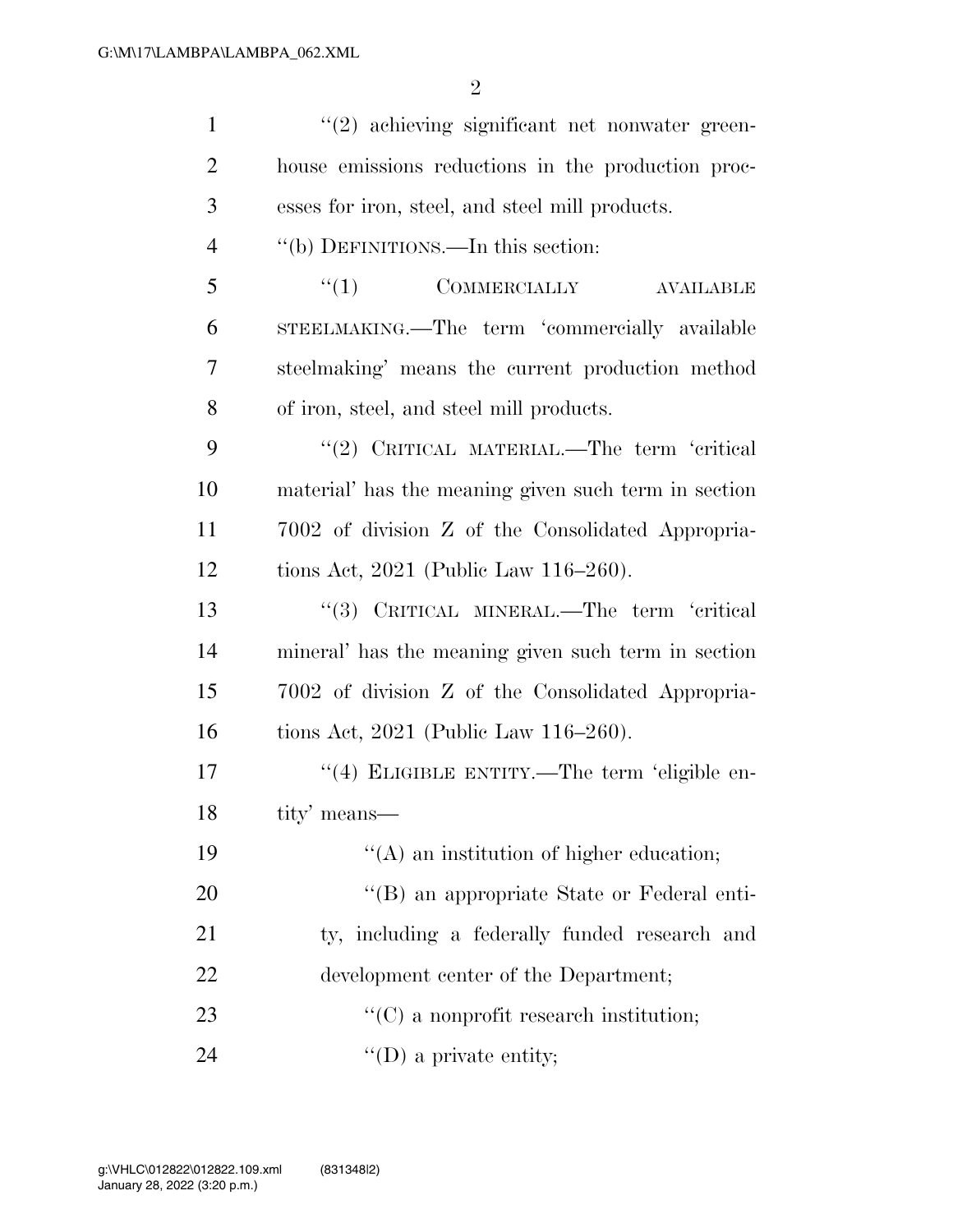| $\mathbf{1}$   | $\lq\lq(E)$ any other relevant entity the Sec-                |
|----------------|---------------------------------------------------------------|
| $\overline{2}$ | retary determines appropriate; and                            |
| 3              | $\lq\lq(F)$ a partnership or consortium of two or             |
| $\overline{4}$ | more entities described in subparagraphs (A)                  |
| 5              | through $(E)$ .                                               |
| 6              | $\lq(5)$ LOW-EMISSIONS STEEL<br>MANUFAC-                      |
| 7              | TURING.—The term 'low-emissions steel manufac-                |
| 8              | turing' means advanced or commercially available              |
| 9              | steelmaking with the reduction, to the maximum ex-            |
| 10             | tent practicable, of net nonwater greenhouse gas              |
| 11             | emissions to the atmosphere from the production of            |
| 12             | iron, steel, and steel mill products.                         |
| 13             | "(c) IN GENERAL.—Not later than 180 days after                |
| 14             | the date of enactment of the America COMPETES Act             |
| 15             | of 2022, the Secretary shall establish a program of re-       |
| 16             | search, development, demonstration, and commercial ap-        |
|                | 17 plication of advanced tools, technologies, and methods for |
|                | 18 low-emissions steel manufacturing.                         |
| 19             | "(d) REQUIREMENTS.—In carrying out the program                |
| 20             | under subsection (c), the Secretary shall—                    |
| 21             | $\lq(1)$ coordinate this program with the programs            |
| 22             | and activities authorized in title VI of division Z of        |
| 23             | the Consolidated Appropriations Act, 2021;                    |
| 24             | $\lq(2)$ coordinate across all relevant program of-           |
| 25             | fices of the Department, including the Office of              |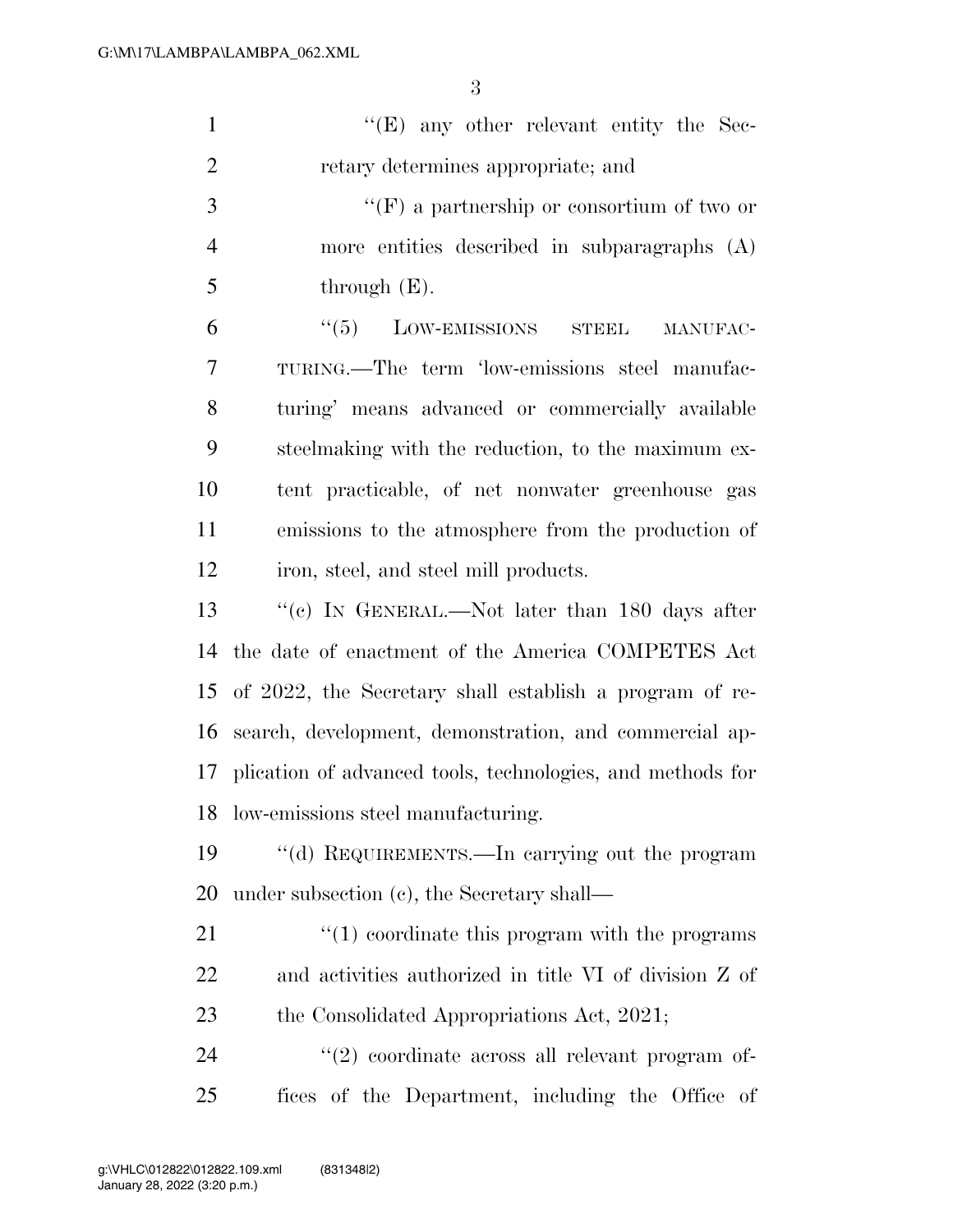Science, Office of Energy Efficiency and Renewable Energy, the Office of Fossil Energy, and the Office of Nuclear Energy;

 ''(3) leverage, to the extent practicable, the re- search infrastructure of the Department, including scientific computing user facilities, x-ray light sources, neutron scattering facilities, and nanoscale science research centers; and

9 "(4) conduct research, development, and dem- onstration of low-emissions steel manufacturing technologies that have the potential to increase do- mestic production and employment in advanced and commercially available steelmaking.

''(e) STRATEGIC PLAN.—

15 ''(1) IN GENERAL.—Not later than 180 days after the date of enactment of the America COM- PETES Act of 2022, the Secretary shall develop a 5-year strategic plan identifying research, develop- ment, demonstration, and commercial application goals for the program established in subsection (c). The Secretary shall submit this plan to the Com- mittee on Science, Space, and Technology of the House of Representatives and the Committee on En-ergy and Natural Resources of the Senate.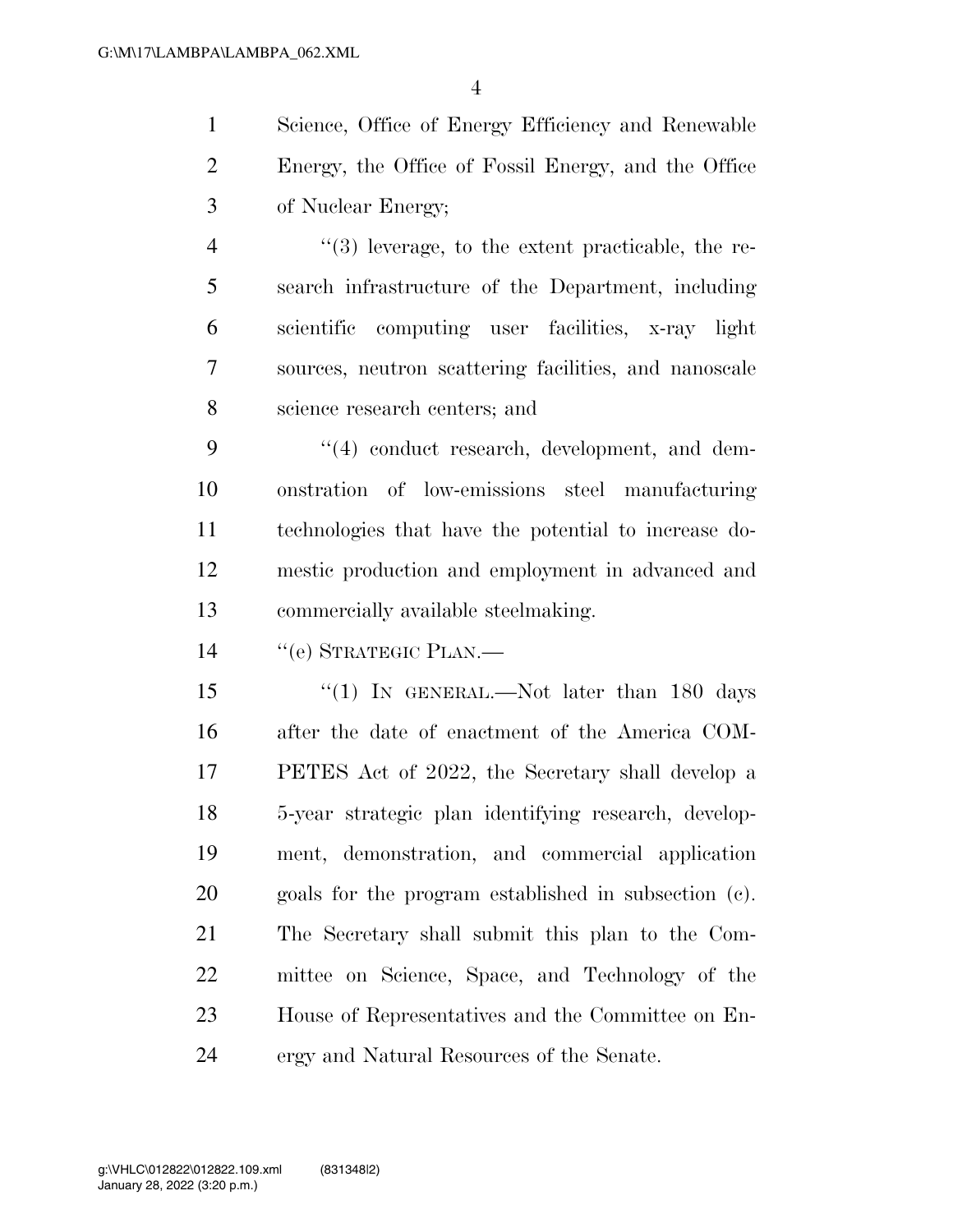| $\mathbf{1}$   | "(2) CONTENTS.—The strategic plan submitted                |
|----------------|------------------------------------------------------------|
| $\overline{2}$ | under paragraph $(1)$ shall—                               |
| 3              | "(A) identify programs at the Department                   |
| $\overline{4}$ | related to low-emissions steel manufacturing               |
| 5              | that support the research, development, dem-               |
| 6              | onstration, and commercial application activities          |
| 7              | described in this section, and the demonstration           |
| 8              | projects under subsection (h);                             |
| 9              | "(B) establish technological and<br>pro-                   |
| 10             | grammatic goals to achieve the requirements of             |
| 11             | subsection (d); and                                        |
| 12             | $\cdot$ (C) include timelines for the accomplish-          |
| 13             | ment of goals developed under the plan.                    |
| 14             | "(3) UPDATES TO PLAN.—Not less than once                   |
| 15             | every two years, the Secretary shall submit to the         |
| 16             | Committee on Science, Space, and Technology of the         |
| 17             | House of Representatives and the Committee on En-          |
| 18             | ergy and Natural Resources of the Senate an up-            |
| 19             | dated version of the plan under paragraph (1).             |
| 20             | "(f) FOCUS AREAS.—In carrying out the program es-          |
| 21             | tablished in subsection (c), the Secretary shall focus on— |
| 22             | $\lq(1)$ medium- and high-temperature heat gen-            |
| 23             | eration technologies used for low-emissions<br>steel       |
| 24             | manufacturing, which may include—                          |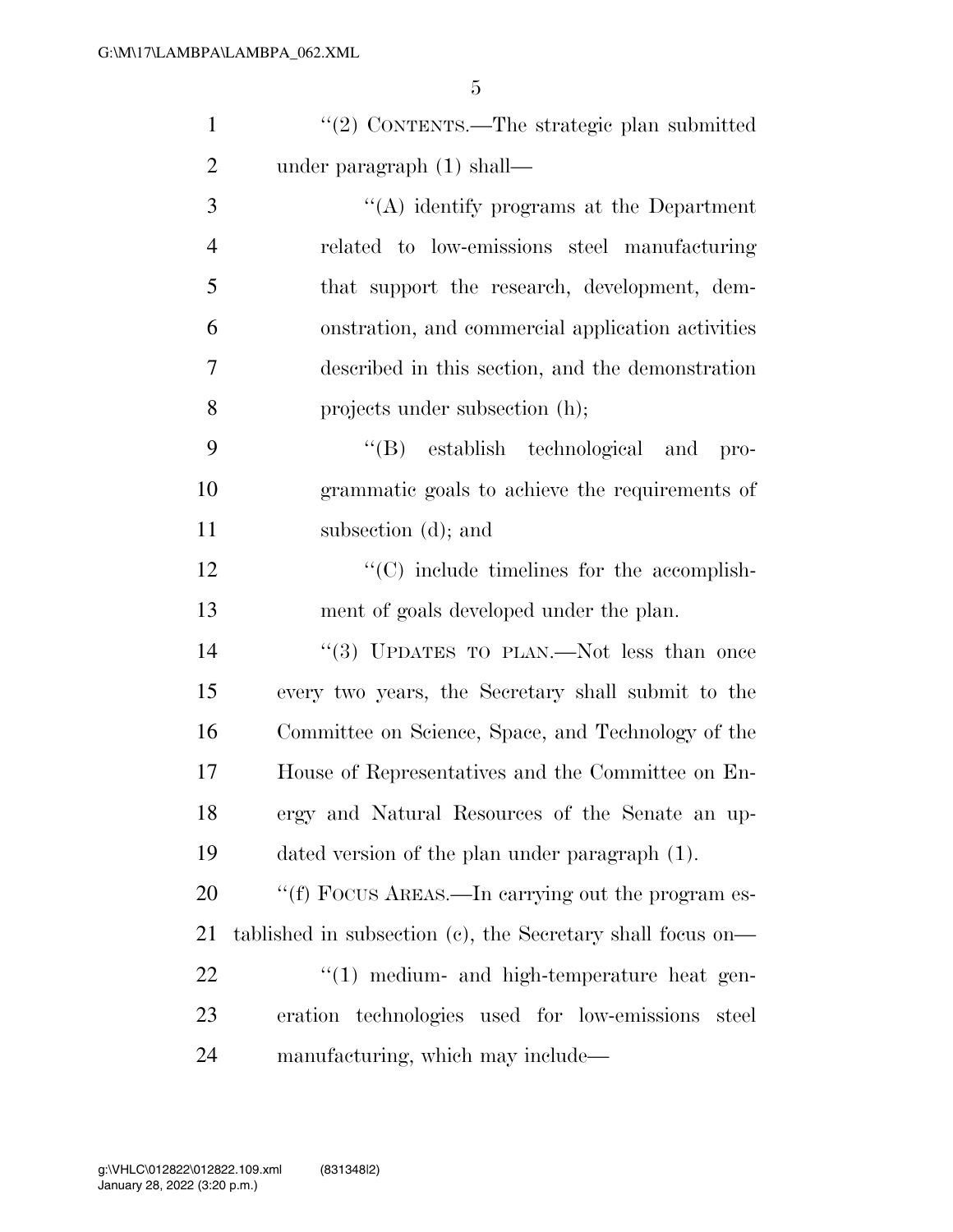| $\mathbf{1}$   | "(A) alternative fuels, including hydrogen          |
|----------------|-----------------------------------------------------|
| $\overline{2}$ | and biomass;                                        |
| 3              | "(B) alternative reducing agents, including         |
| $\overline{4}$ | hydrogen;                                           |
| 5              | $"$ (C) renewable heat generation technology,       |
| 6              | including solar and geothermal;                     |
| 7              | "(D) electrification of heating processes,          |
| 8              | including through electrolysis; and                 |
| 9              | $"$ (E) other heat generation sources;              |
| 10             | $"(2)$ carbon capture technologies for advanced     |
| 11             | and commercially available steelmaking processes,   |
| 12             | which may include—                                  |
| 13             | "(A) combustion and chemical looping                |
| 14             | technologies;                                       |
| 15             | "(B) use of slag to reduce carbon dioxide           |
| 16             | emissions;                                          |
| 17             | "(C) pre-combustion technologies; and               |
| 18             | "(D) post-combustion technologies;                  |
| 19             | $"(3)$ smart manufacturing technologies<br>and      |
| 20             | principles, digital manufacturing technologies, and |
| 21             | advanced data analytics to develop advanced tech-   |
| 22             | nologies and practices in information, automation,  |
| 23             | monitoring, computation, sensing, modeling,<br>and  |
| 24             | networking to-                                      |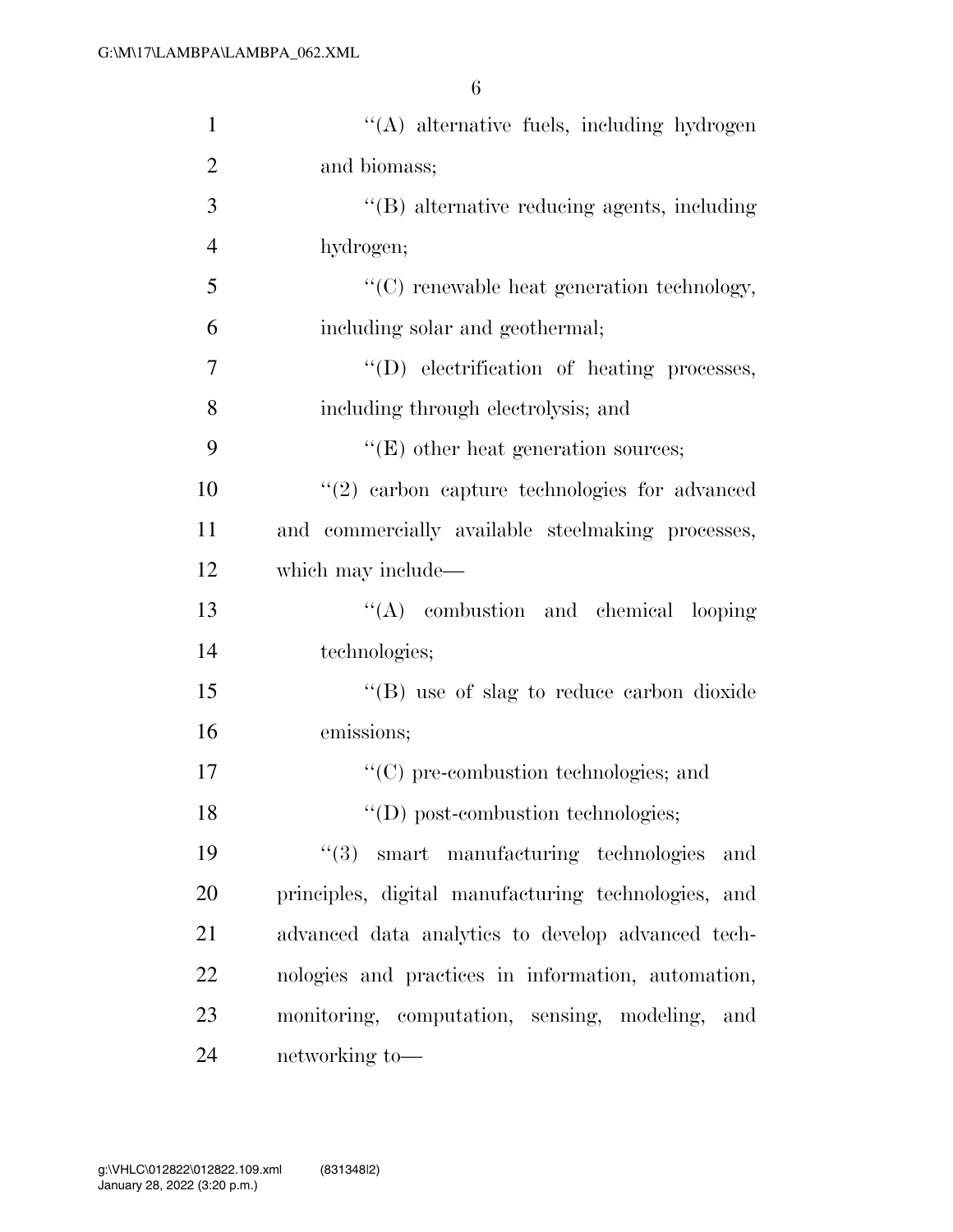| $\mathbf{1}$   | $\lq\lq$ model and simulate manufacturing               |
|----------------|---------------------------------------------------------|
| $\overline{2}$ | production lines;                                       |
| 3              | $\lq\lq$ monitor and communicate production             |
| $\overline{4}$ | line status; and                                        |
| 5              | "(C) model, simulate, and optimize the en-              |
| 6              | ergy efficiency of manufacturing processes;             |
| 7              | $"$ (4) technologies and practices that minimize        |
| 8              | energy and natural resource consumption, which          |
| 9              | may include—                                            |
| 10             | "(A) designing products that enable reuse,              |
| 11             | refurbishment, remanufacturing, and recycling;          |
| 12             | "(B) minimizing waste from advanced and                 |
| 13             | commercially available steelmaking processes,           |
| 14             | including through the reuse of waste as re-             |
| 15             | sources in other industrial processes for mutual        |
| 16             | benefit;                                                |
| 17             | $\lq\lq$ increasing resource efficiency; and            |
| 18             | $\lq\lq$ . Increasing the energy efficiency of          |
| 19             | advanced<br>and<br>commercially available               |
| 20             | steelmaking processes;                                  |
| 21             | $\cdot$ (5) alternative materials and technologies that |
| 22             | produce fewer emissions during production and re-       |
| 23             | sult in fewer emissions during use, which may in-       |
| 24             | clude—                                                  |
| 25             | $\lq\lq$ innovative raw materials;                      |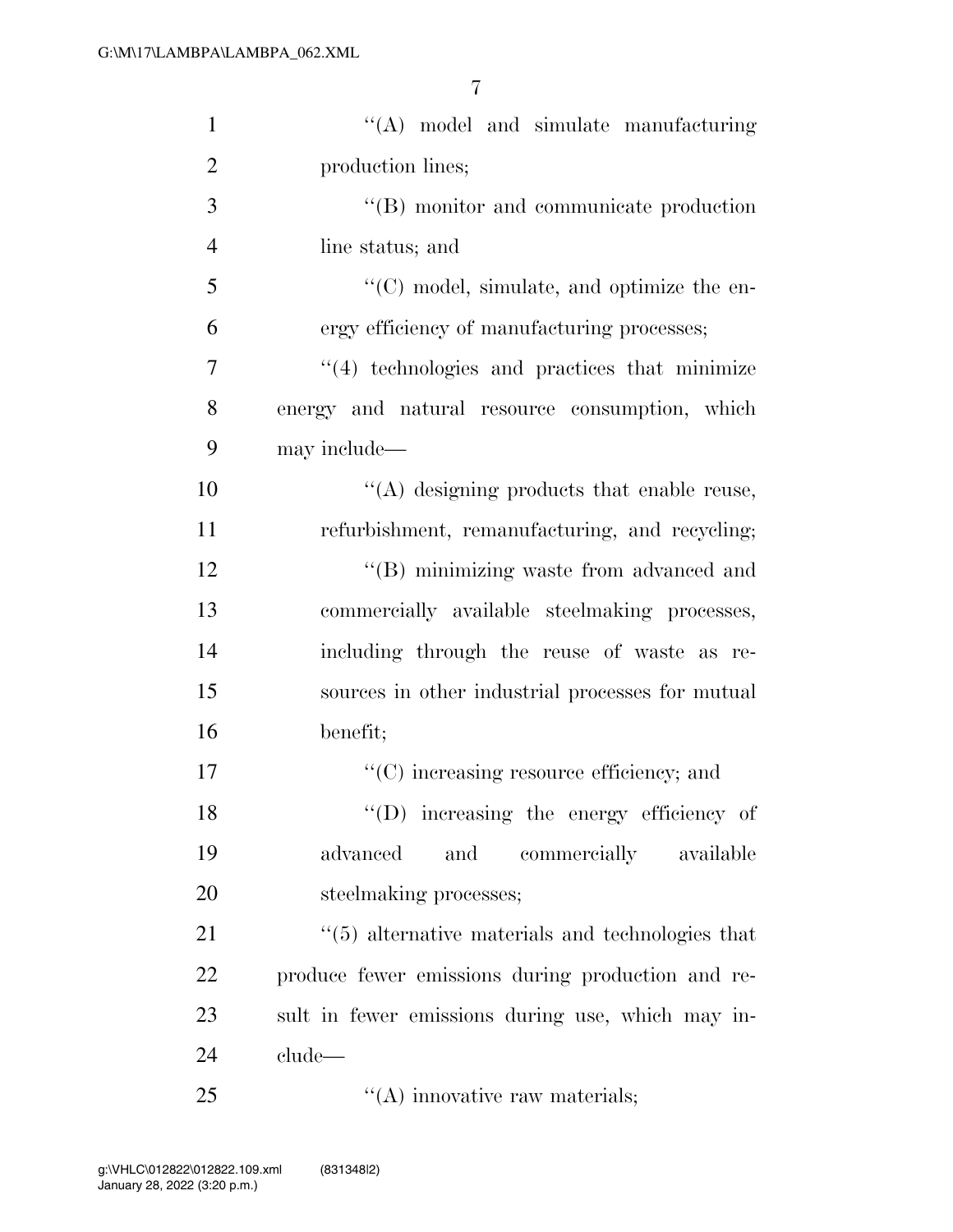| $\mathbf{1}$   | "(B) high-performance lightweight mate-                  |
|----------------|----------------------------------------------------------|
| $\overline{2}$ | rials;                                                   |
| 3              | "(C) substitutions for critical materials                |
| $\overline{4}$ | and critical minerals; and                               |
| 5              | "(D) other technologies that achieve sig-                |
| 6              | nificant carbon emission reductions in low-emis-         |
| 7              | sions steel manufacturing, as determined by the          |
| 8              | Secretary; and                                           |
| 9              | "(6) high-performance computing to develop ad-           |
| 10             | vanced materials and manufacturing processes con-        |
| 11             | tributing to the focus areas described in paragraphs     |
| 12             | $(1)$ through $(5)$ , including—                         |
| 13             | "(A) modeling, simulation, and optimiza-                 |
| 14             | tion of the design of energy efficient and sus-          |
| 15             | tainable products; and                                   |
| 16             | "(B) the use of digital prototyping and ad-              |
| 17             | ditive manufacturing to enhance product de-              |
| 18             | sign.                                                    |
| 19             | "(g) TESTING AND VALIDATION.—The Secretary, in           |
| 20             | consultation with the Director of the National Institute |
| 21             | of Standards and Technology, shall support the develop-  |
| 22             | ment of standardized testing and technical validation of |
| 23             | advanced and commercially available steelmaking and low- |
| 24             | emissions steel manufacturing through collaboration with |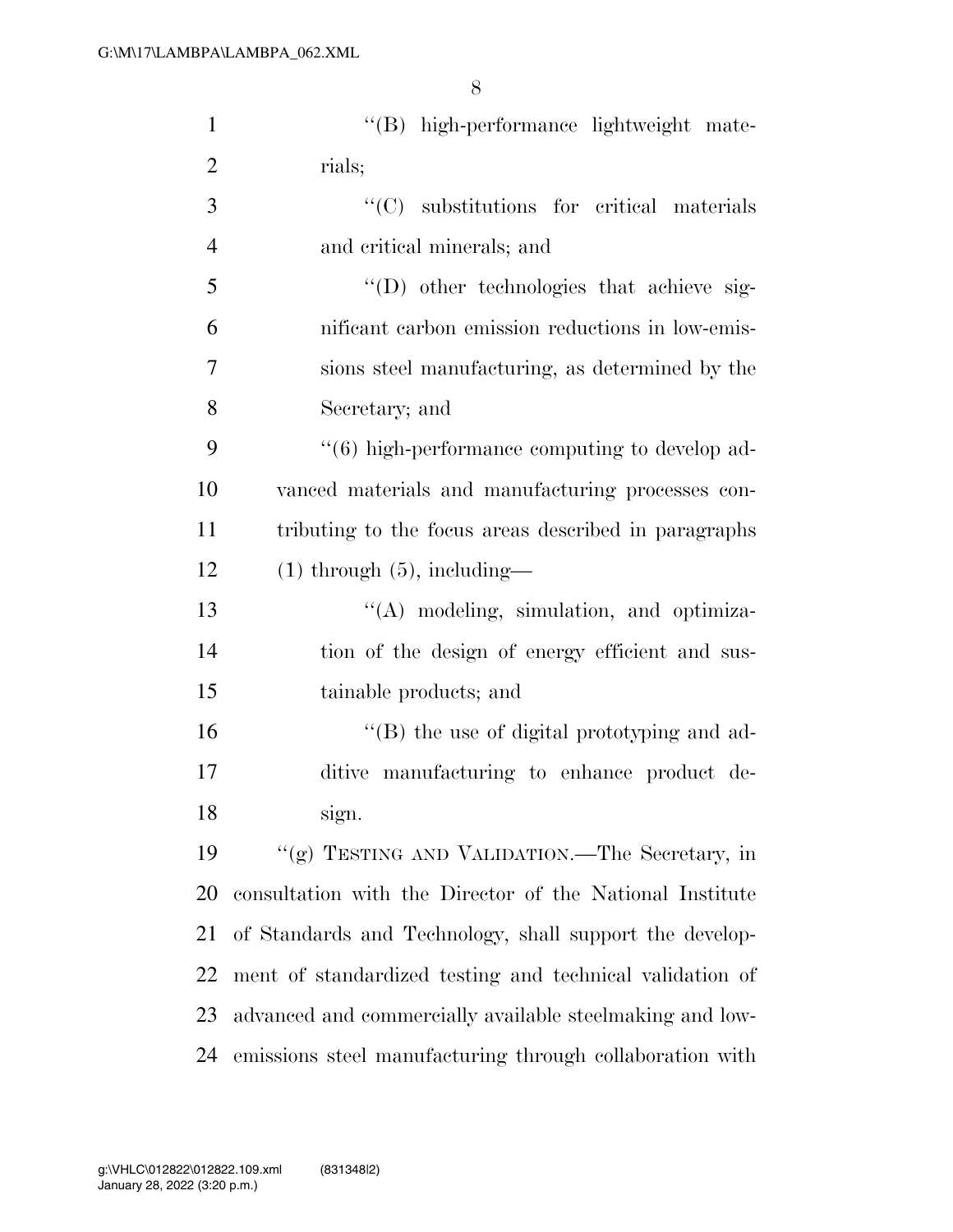one or more National Laboratories, and one or more eligi-ble entities.

''(h) DEMONSTRATION.—

4 "(1) ESTABLISHMENT.—Not later than 180 days after the date of enactment of the America COMPETES Act of 2022, the Secretary, in carrying out the program established in subsection (c), and in collaboration with industry partners, institutions of higher education, and the National Laboratories, shall support an initiative for the demonstration of low-emissions steel manufacturing, as identified by 12 the Secretary, that uses either—

- 13  $\frac{1}{2}$   $\frac{1}{2}$   $\frac{1}{2}$  a single technology; or
- ''(B) a combination of multiple tech-nologies.

 ''(2) SELECTION REQUIREMENTS.—Under the initiative established under paragraph (1), the Sec- retary shall select eligible entities to carry out dem- onstration projects and to the maximum extent prac-ticable—

21 "(A) encourage regional diversity among eligible entities, including participation by rural States;

24 "(B) encourage technological diversity among eligible entities; and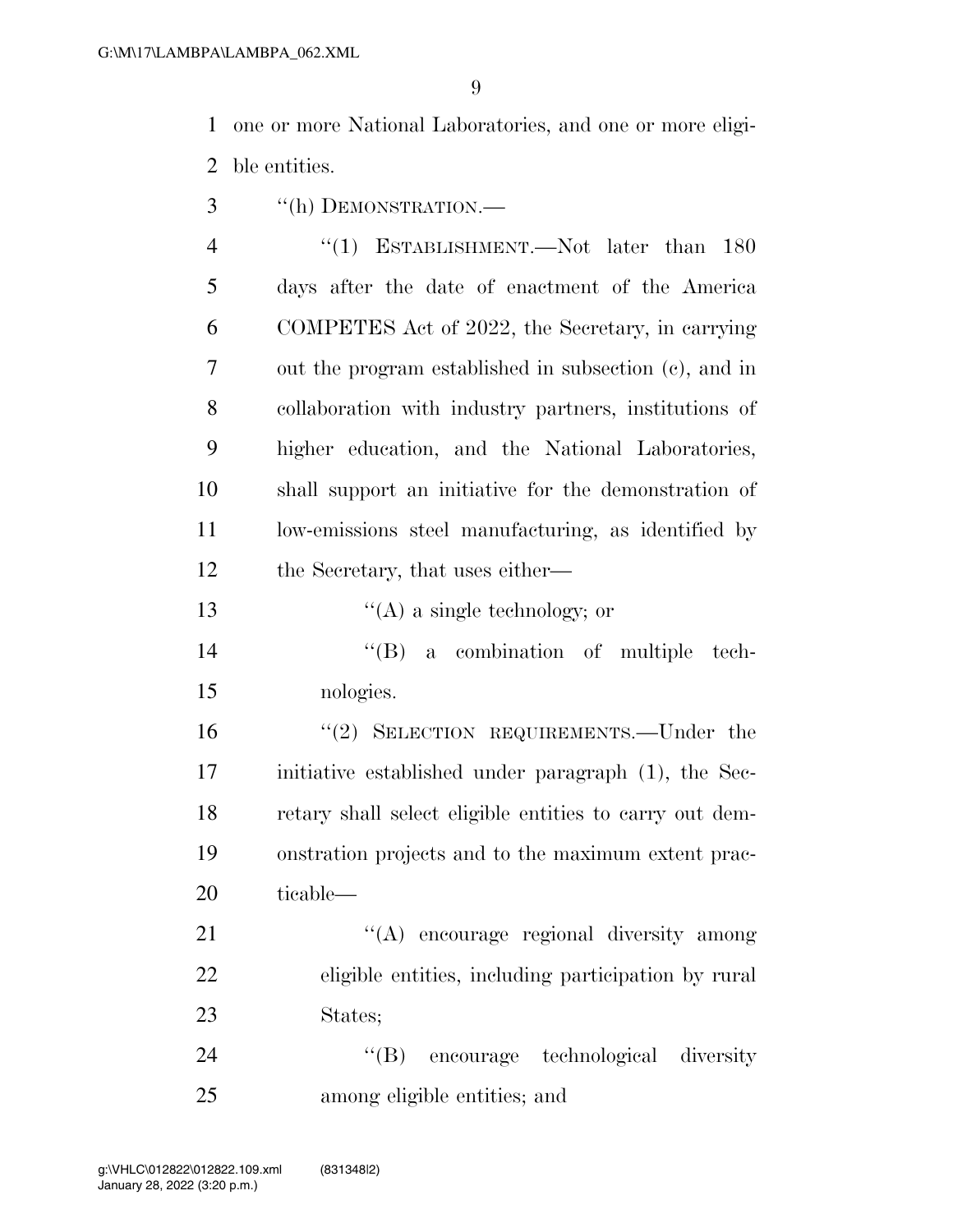| $\mathbf{1}$   | "(C) ensure that specific projects se-             |
|----------------|----------------------------------------------------|
| $\overline{2}$ | lected—                                            |
| 3              | "(i) expand on the existing technology             |
| $\overline{4}$ | demonstration programs of the Depart-              |
| 5              | ment; and                                          |
| 6              | "(ii) prioritize projects that leverage            |
| 7              | matching funds from non-Federal sources.           |
| 8              | "(3) REPORTS.—The Secretary shall submit to        |
| 9              | the Committee on Science, Space, and Technology of |
| 10             | the House of Representatives and the Committee on  |
| 11             | Energy and Natural Resources of the Senate—        |
| 12             | "(A) not less frequently than once every           |
| 13             | two years for the duration of the demonstration    |
| 14             | initiative under this subsection, a report de-     |
| 15             | scribing the performance of the initiative; and    |
| 16             | $\lq\lq$ if the initiative established under this  |
| 17             | subsection is terminated, an assessment of the     |
| 18             | success of, and education provided by, the         |
| 19             | measures carried out by recipients of financial    |
| 20             | assistance under the initiative.                   |
| 21             | "(i) ADDITIONAL COORDINATION.—                     |
| 22             | "(1) MANUFACTURING U.S.A—In carrying out           |
| 23             | this section the Secretary shall consider—         |
| 24             | "(A) leveraging the resources of relevant          |
| 25             | existing Manufacturing USA Institutes<br>de-       |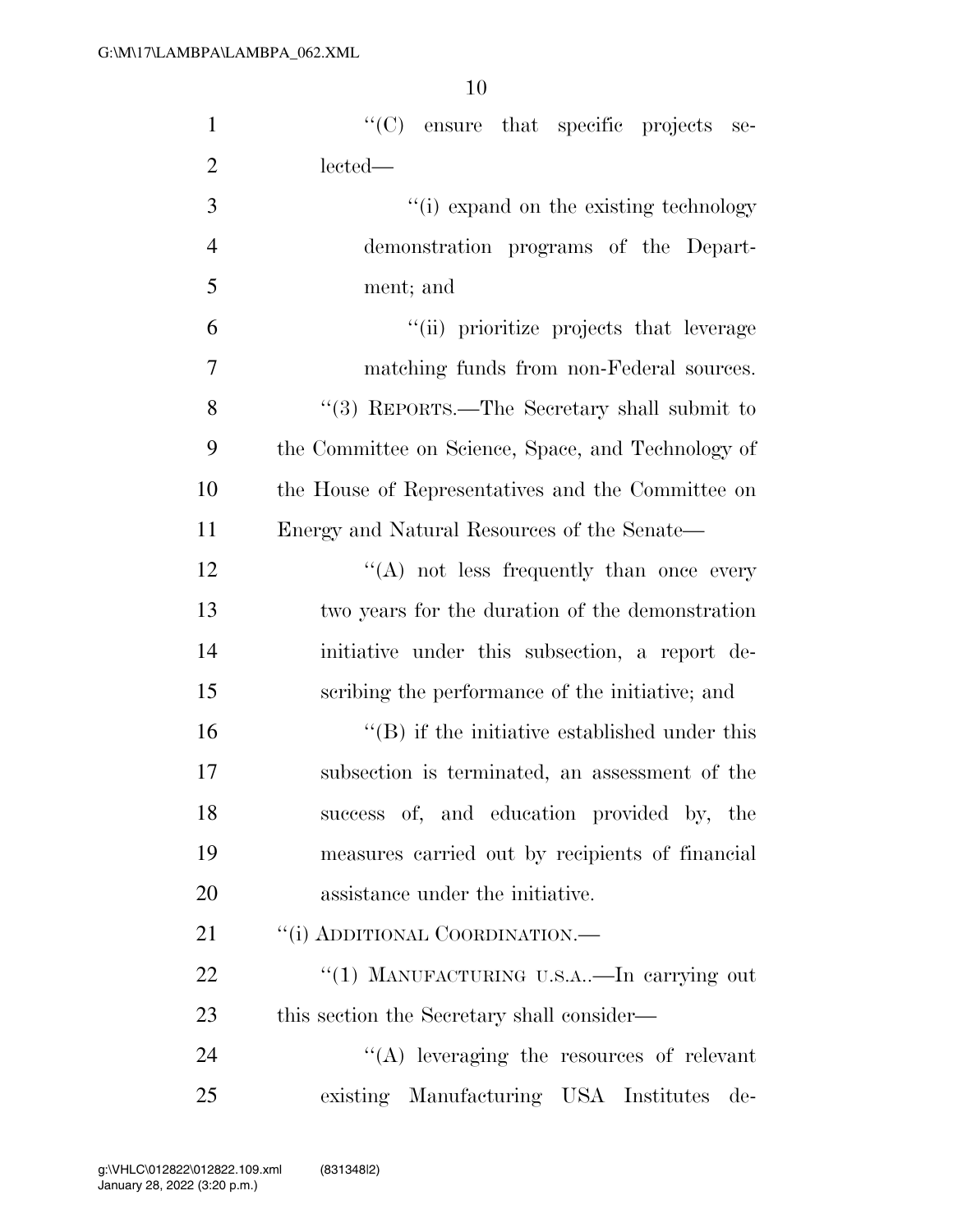| $\mathbf{1}$   | scribed in section $34(d)$ of the National Insti-           |
|----------------|-------------------------------------------------------------|
|                |                                                             |
| $\overline{2}$ | tute of Standards and Technology Act (15)                   |
| 3              | U.S.C. 278s(d));                                            |
| $\overline{4}$ | "(B) integrating program activities into a                  |
| 5              | relevant existing Manufacturing USA Institute;              |
| 6              | or                                                          |
| 7              | $\cdot$ (C) establishing a new institute focused            |
| 8              | on low-emissions steel manufacturing.                       |
| 9              | "(2) OTHER FEDERAL AGENCIES.—In carrying                    |
| 10             | out this section, the Secretary shall coordinate with       |
| 11             | other Federal agencies that are carrying out re-            |
| 12             | search and development initiatives to increase indus-       |
| 13             | trial competitiveness and achieve significant net           |
| 14             | nonwater greenhouse emissions reductions through            |
| 15             | low-emissions steel manufacturing, including the De-        |
| 16             | partment of Defense, Department of Transportation,          |
| 17             | and the National Institute of Standards and Tech-           |
| 18             | nology.                                                     |
| 19             | "(j) OTHER REQUIREMENTS.—All laborers and me-               |
| 20             | chanics employed by contractors or subcontractors in the    |
| 21             | performance of construction, alteration or repair work car- |
| 22             | ried out, in whole or in part, with assistance made avail-  |
| 23             | able under this section shall be paid wages at rates not    |
| 24             | less than those prevailing on projects of a character simi- |
| 25             | lar in the locality as determined by the Secretary of Labor |